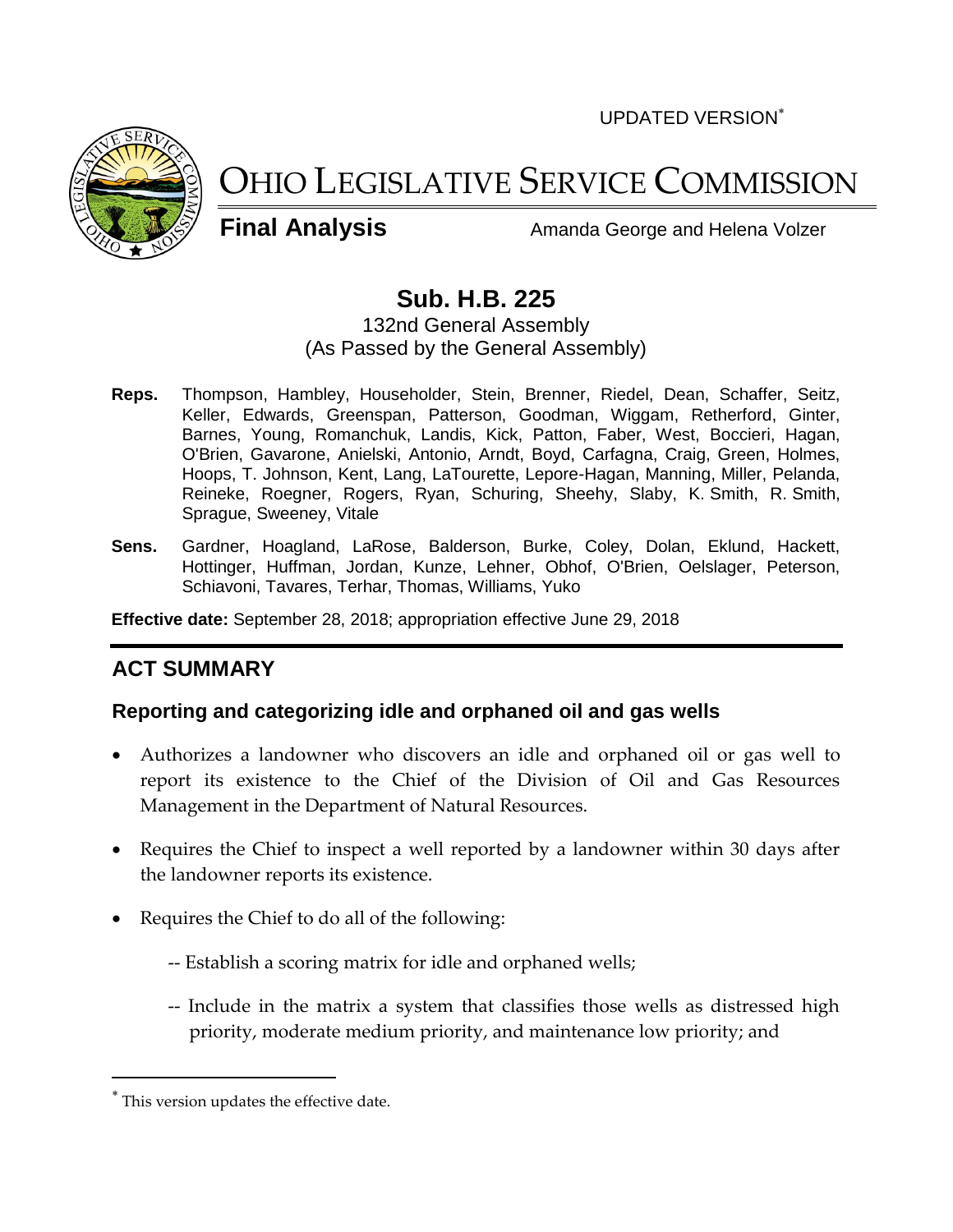-- Use the matrix to prioritize well plugging and land restoration.

# **Oil and Gas Well Fund**

- Increases, from 14% to 30%, the portion of the Oil and Gas Well Fund revenues that must be used for plugging idle and orphaned wells.
- Increases the FY 2019 appropriation from the Oil and Gas Well Fund for oil and gas well plugging by \$9.0 million, to a total of \$15.0 million.

# **Notice requirements**

- Revises notice requirements and procedures that the Chief must follow once the Chief determines that a well is idle and orphaned.
- Reduces, from 60 days to 30 days after receiving notice from the Chief, the time by which the holder of a lien on equipment appurtenant to an idle and orphaned well must act to properly plug the well before the equipment is forfeited to the state.

# **Contracts for plugging**

- Authorizes the Chief to make expenditures to plug an idle and orphaned well pursuant to contracts entered into by other state agencies, and specifies that when another agency contracts for the work, the Chief must prepare the scope of work.
- Eliminates law that required a contractor to provide a bid guaranty, surety bond, or letter of credit when bidding for contracts with the Chief to plug an idle and orphaned well.
- Requires a contractor hired by a landowner to plug an idle and orphaned well to be insured and bonded.
- Exempts a landowner from paying the permit application fee otherwise required to be paid by a person who plugs an idle and orphaned well.
- Authorizes the Chief to reject an application to plug an idle and orphaned well if the Chief determines that plugging other wells takes priority.
- Requires the Chief, once plugging has been properly completed, to pay the contractor for the cost of plugging and restoration, rather than requiring the Chief to reimburse the landowner after the landowner has paid the contractor as in prior law.

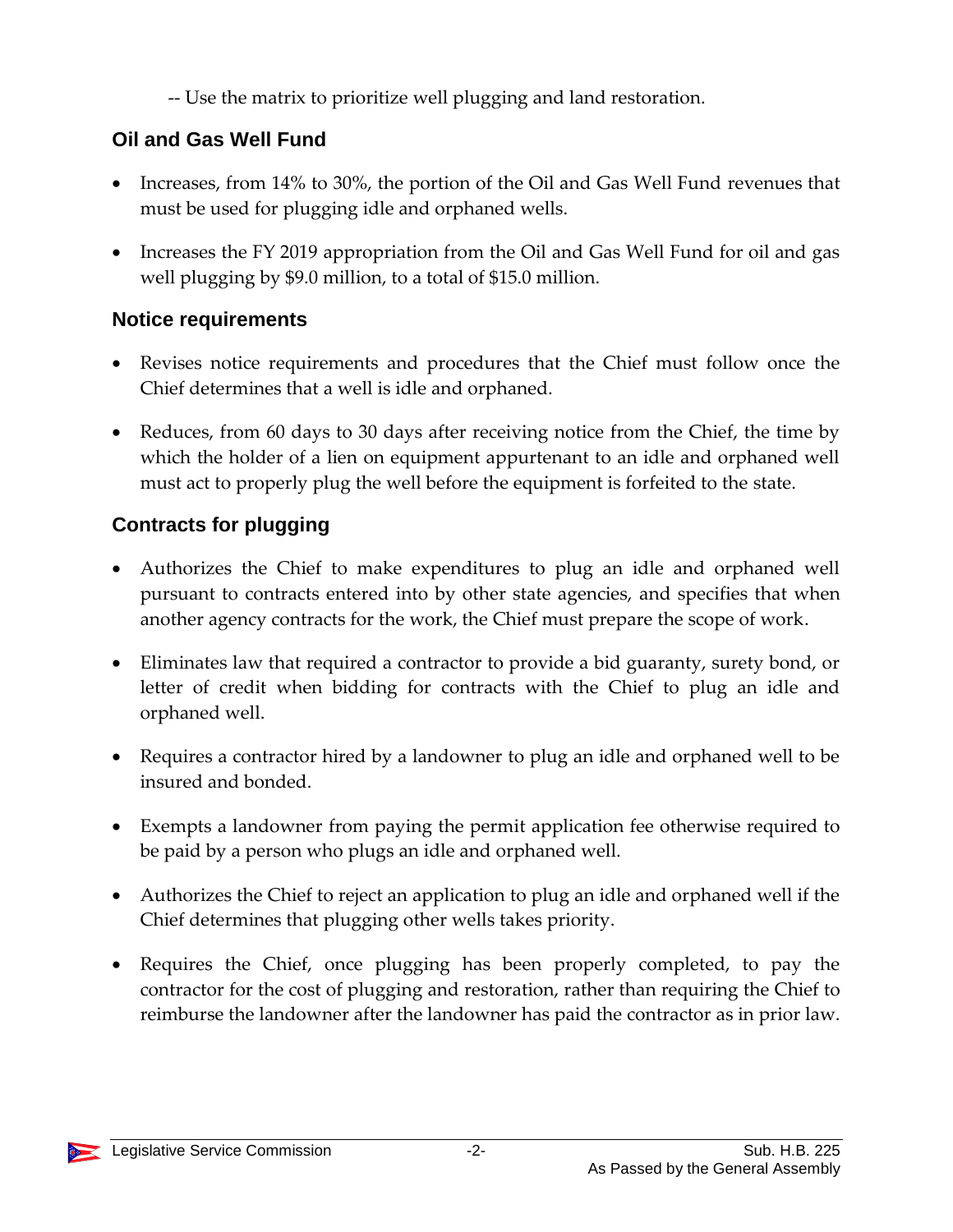## **Quarterly and annual reports**

 Requires the Chief to fulfill quarterly and annual reporting requirements regarding plugging activities.

## **CONTENT AND OPERATION**

#### **Background**

The Department of Natural Resources, Division of Oil and Gas Resources Management, operates a program to plug idle and orphaned oil and natural gas wells. This is a well for which a bond has been forfeited by the well owner because the owner has failed to plug the well or an abandoned well for which there is no clear owner. The program has been operating since 1977. Under the program, the Division may provide for plugging a well, or a landowner may hire a contractor to plug the well and receive reimbursement of the costs from the Division. The program also provides for the plugging of a well in an emergency situation.<sup>1</sup>

## **Reporting and categorizing idle and orphaned wells**

The act authorizes a landowner who discovers an idle and orphaned well to report the well's existence to the Chief of the Division of Oil and Gas Resources Management. When the Chief receives a report from the landowner regarding the existence of an idle and orphaned well, the Chief must inspect the well within 30 days after the landowner's report. The Chief also must:

(1) Establish a scoring matrix for idle and orphaned wells;

(2) Include in the matrix a system that classifies idle and orphaned wells as distressed high priority, moderate medium priority, and maintenance low priority; and

(3) Use the matrix to prioritize well plugging and land restoration projects.<sup>2</sup>

## **Oil and Gas Well Fund**

## **Percentage used for plugging**

The act increases the percentage of revenue credited to the Oil and Gas Well Fund (from 14% to 30%) that the Chief must spend to plug idle and orphaned wells, restore associated lands, and respond to imminent health and safety risks caused by

 $2$  R.C. 1509.071(C).



<sup>1</sup> See [http://oilandgas.ohiodnr.gov/orphanwellprogram;](http://oilandgas.ohiodnr.gov/orphanwellprogram) R.C. 1509.01(CC), not in the act.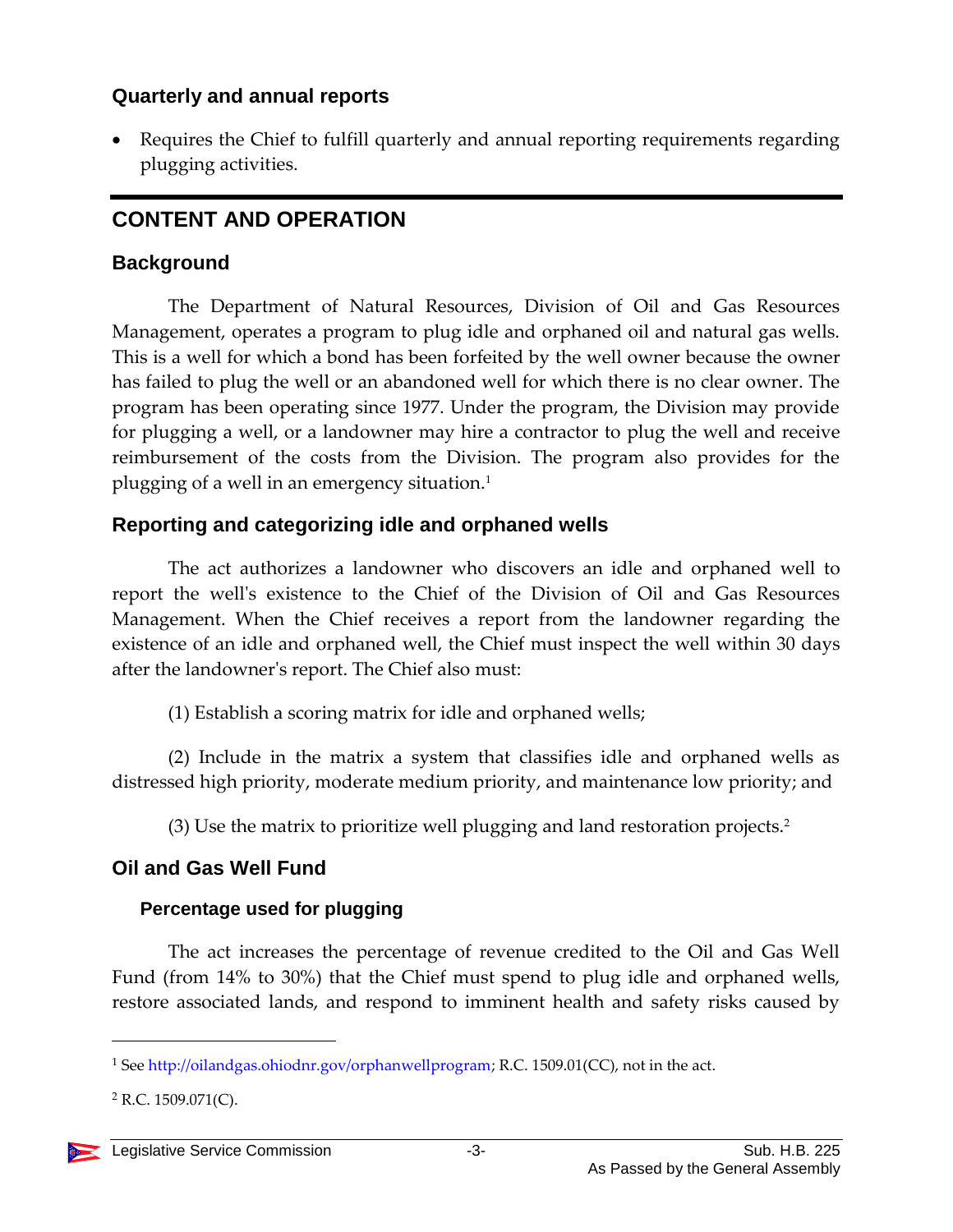those wells. The act specifies that the stated purpose of this spending is for the promotion of the competent management and conservation of the state's oil and natural gas resources and the proper and lawful plugging of historic oil and gas wells for which there is no responsible owner.<sup>3</sup>

Under continuing law, in addition to plugging idle and orphaned oil and gas wells, the Division must use money in the Oil and Gas Well Fund to (1) administer the Oil and Gas Law, (2) administer the law governing underground storage of gas, and (3) make expenditures related to oil and gas management and are critical for the protection of human health and safety and the environment. The Fund consists of money derived from various sources, including the state excise tax on oil and gas.<sup>4</sup>

#### **FY 2019 appropriation for well plugging**

The act increases the appropriation in FY 2019 under the Oil and Gas Well Fund for oil and gas well plugging by \$9.0 million to a total of \$15.0 million.<sup>5</sup>

#### **Notice requirements**

The act revises several notice requirements and procedures that the Chief must follow once the Chief has determined that a well is idle and orphaned. The following table illustrates the differences between prior law and the act:

| <b>Prior law</b>                                                                                                                                                     | The act                                                                                                                                                                                                |  |
|----------------------------------------------------------------------------------------------------------------------------------------------------------------------|--------------------------------------------------------------------------------------------------------------------------------------------------------------------------------------------------------|--|
| Required the Chief to determine from county<br>recorder records the identity of the following<br>persons, and mail notice to them that the well<br>is to be plugged: | Requires the Chief to make a reasonable<br>attempt to determine from county recorder<br>records the identities of the following persons,<br>and mail notice to them that the well is to be<br>plugged: |  |
| (1) The owner of the land on which an idle and<br>orphaned well is located;                                                                                          | (1) The <b>current</b> owner of land on which the<br>well is located;                                                                                                                                  |  |
| (2) The owner of the oil or gas lease under<br>which the well was drilled;                                                                                           | (2) Each person owning a right or interest in<br>the oil and gas mineral interests;                                                                                                                    |  |
| (3) Each person owning an interest in the<br>lease; and                                                                                                              | (3) Each person with a lien (not legal title to as<br>in prior law) on any equipment appurtenant to<br>the well.                                                                                       |  |

 $3$  R.C. 1509.071(B).

<sup>4</sup> R.C. 1509.02 and 5749.02, not in the act.

<sup>5</sup> Sections 3 and 4. For more information about the Fund and the increased appropriation, see the LSC fiscal note, as enacted, at [https://www.legislature.ohio.gov/download?key=9844&format=pdf.](https://www.legislature.ohio.gov/download?key=9844&format=pdf)

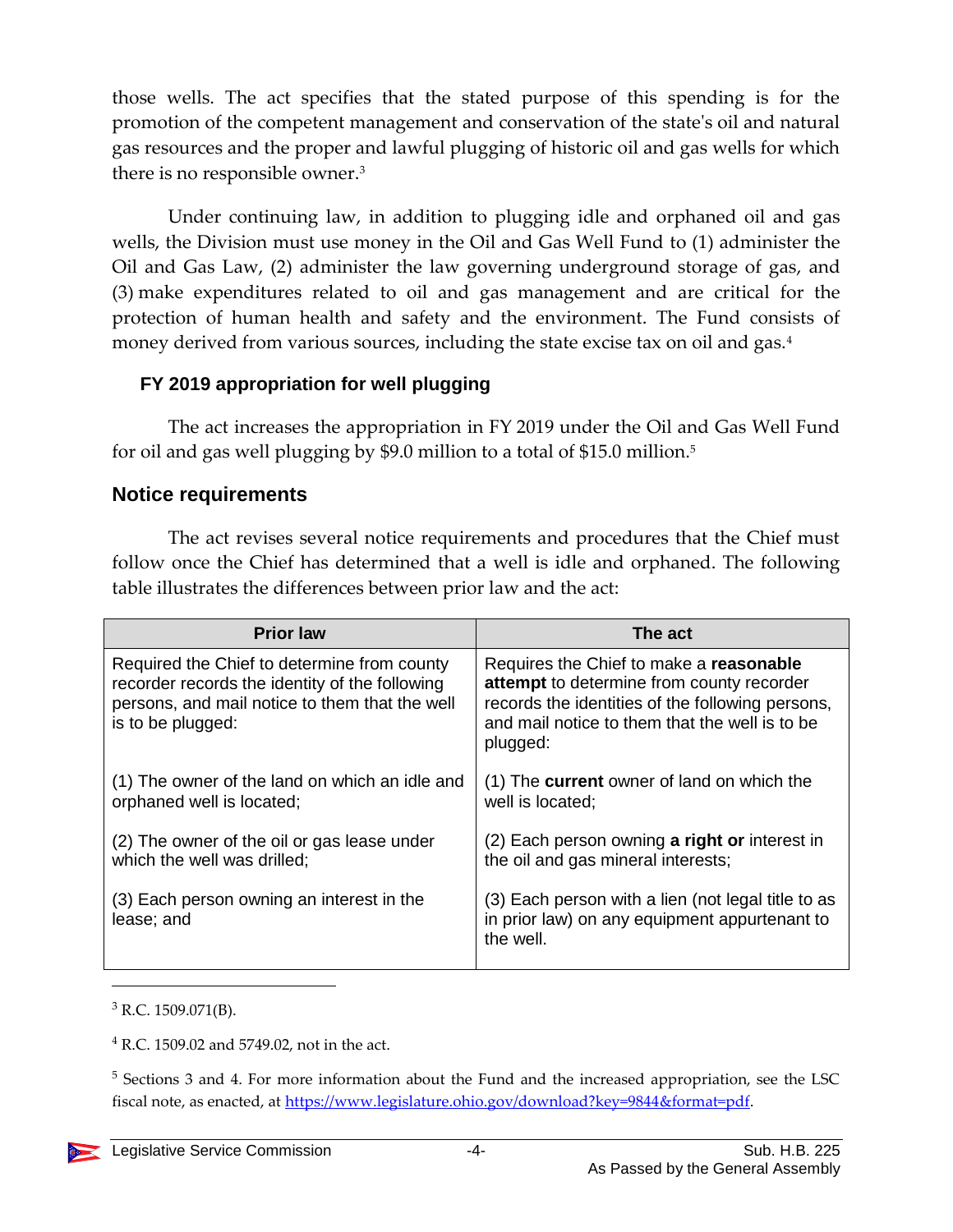| <b>Prior law</b>                                                                                                                                                                                                                                                                                                                                                                 | The act                                                                                                                                                                                                                                                                                                                                                                                                 |  |
|----------------------------------------------------------------------------------------------------------------------------------------------------------------------------------------------------------------------------------------------------------------------------------------------------------------------------------------------------------------------------------|---------------------------------------------------------------------------------------------------------------------------------------------------------------------------------------------------------------------------------------------------------------------------------------------------------------------------------------------------------------------------------------------------------|--|
| (4) Each person having legal title to, or a lien<br>on, any of the equipment appurtenant to the<br>well.                                                                                                                                                                                                                                                                         |                                                                                                                                                                                                                                                                                                                                                                                                         |  |
| No provision.                                                                                                                                                                                                                                                                                                                                                                    | For purposes of reviewing the county recorder<br>records, the Chief is not required to review<br>records older than 40 years, beginning on the<br>date on which the Chief determines the well is<br>idle and orphaned. <sup>6</sup>                                                                                                                                                                     |  |
| Required the Chief to include in the notice to<br>each person having legal title to or a lien on<br>any equipment appurtenant to the well a<br>statement that the well is to be plugged and<br>offering the person the opportunity to plug the<br>well and restore the land surface at the<br>person's own expense in order to avoid the<br>equipment's forfeiture to the state. | Requires the Chief to include in the notice to<br>each person having a lien on any equipment<br>appurtenant to the well (not a person having<br>legal title as in prior law) a statement that the<br>well is to be plugged and offering the person<br>the opportunity to remove the equipment at<br>the person's own expense in order to avoid the<br>equipment's forfeiture to the state. <sup>7</sup> |  |
| No provision.                                                                                                                                                                                                                                                                                                                                                                    | Requires the Chief to publish notice that the<br>well is to be plugged in a newspaper of<br>general circulation in the county where the well<br>is located. <sup>8</sup>                                                                                                                                                                                                                                |  |
| No provision.                                                                                                                                                                                                                                                                                                                                                                    | Specifies that if the current address of the<br>individuals described above cannot be<br>determined or if the notice provided by mail is<br>returned undeliverable, the Chief may satisfy<br>the above requirements with publication in the<br>newspaper only. <sup>9</sup>                                                                                                                             |  |
| Specified that if none of the individuals<br>described above plugged the well within 60<br>days after the notices were mailed, the<br>equipment was forfeited to the state.                                                                                                                                                                                                      | Specifies that if none of the individuals<br>described above removes equipment from the<br>well within 30 days after the notice is mailed<br>or publication in the newspaper, whichever<br>is later, the equipment is forfeited to the<br>state. <sup>10</sup>                                                                                                                                          |  |

The act also revises notice requirements that apply when the Chief makes expenditures from the Oil and Gas Well Fund for plugging an idle and orphaned well. First, the act eliminates a requirement that the Chief had to provide notice regarding a

<sup>7</sup> R.C. 1509.071(D)(1)(c).

 $6$  R.C. 1509.071(D)(1)(a) and (b).

 $8$  R.C. 1509.071(D)(1)(d).

<sup>&</sup>lt;sup>9</sup> R.C. 1509.071(D)(2).

 $10$  R.C. 1509.071(D)(3).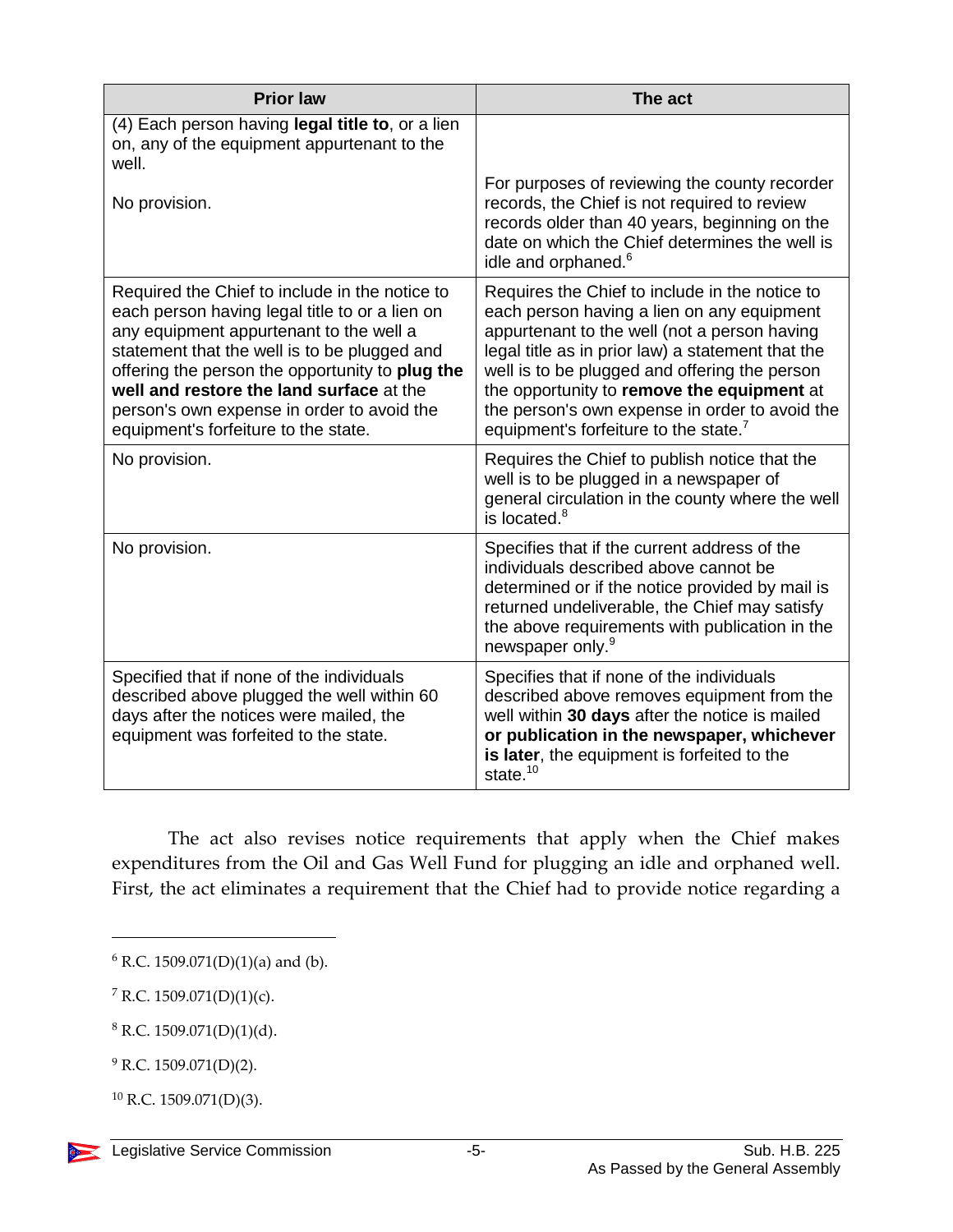plugging project to the owner or agents of adjoining land prior to entering land to begin plugging. Next, it authorizes the Chief to include additional information in a notice regarding a plugging project to the owner or lessee of a mine, such as information regarding the authorization that allows the mine operator to plug the idle and orphaned well under continuing law. 11

## **Contracts for plugging**

#### **Background**

As indicated above, continuing law requires the Chief to notify a landowner when the Division determines that an abandoned or improperly plugged well is located on the landowner's property. Once notified, the landowner may apply for compensation equal to the landowner's reasonable costs to engage a private contractor to properly plug the well and restore affected land surfaces. The Chief must approve the application if the Chief finds that the proposed costs are reasonable and that the project complies with well plugging laws and regulations. The Chief reimburses the landowner's approved expenses after the satisfactory completion of all well plugging activities. The Chief may place an annual limit on the number of plugged wells eligible for reimbursement. In addition, the Chief may enter into a contract for purposes of plugging a well.<sup>12</sup>

#### **Contract provisions of the act**

The act revises the law governing contracts for well plugging by:

(1) Authorizing the Chief to make expenditures from the Oil and Gas Well Fund to plug an idle and orphaned well pursuant to contracts entered into by other state agencies (if another agency enters into a contract, the Chief must prepare the scope of work for the restoration or plugging);

(2) Requiring a contractor hired by a landowner to plug an idle and orphaned well to be insured and bonded;

(3) Exempting a landowner from the requirement to pay the permit application fee otherwise required to be paid by a person who plugs a well;

(4) Requiring the Chief to reimburse the contractor for plugging activities, rather than requiring the landowner to pay the contractor and seek reimbursement from the Chief as under prior law;

 $11$  R.C. 1509.071(E)(1) and 1509.151.

 $12$  R.C. 1509.071(E)(1) and (2).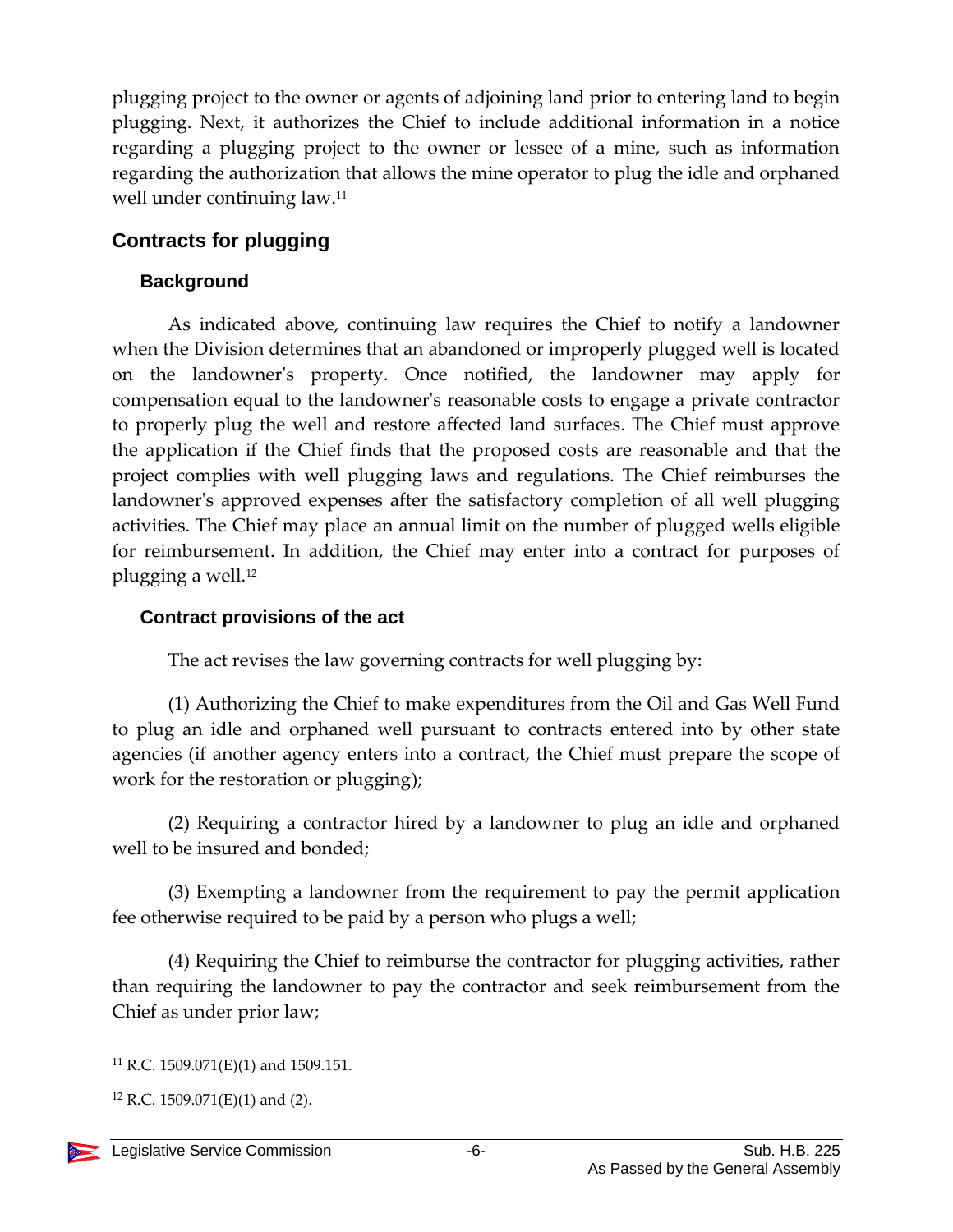(5) Authorizing the Chief to reject an application to plug an idle and orphaned well if the Chief determines that plugging other wells takes priority. The act makes clear that for purposes of these contracts, "plug" and "plugging" include installation of a vault and vent and restoration, in addition to plugging the well and restoring the land surface disturbed by the plugging.

(6) Eliminating law that required a contractor to provide to the Chief a surety bond or letter of credit equal to 10% of the plugging contract. 13

#### **Quarterly and annual reports**

The act requires the Chief to fulfill two sets of reporting requirements, including a quarterly report to the Technical Advisory Council on Oil and Gas,<sup>14</sup> and a joint annual report with the Council to various members of the General Assembly.

First, the Chief must submit a written report to the Technical Advisory Council on Oil and Gas by the close of each calendar quarter. It must describe the Division's efforts to plug idle and orphaned wells during the preceding calendar quarter. It must include:

(1) The number of known idle and orphaned wells in Ohio and the number in each county;

(2) The number of newly discovered idle and orphaned wells during the preceding calendar quarter;

(3) The number of wells plugged during the preceding quarter;

(4) The number of idle and orphaned wells plugged and the estimated average and indirect costs of plugging activities prior to the date of the report; and

(5) The number of wells approved for plugging and the estimated average and indirect costs of plugging activities conducted during the preceding quarter.

Second, the Chief and the Council must jointly provide to the following an annual report containing, at a minimum, the information included in the quarterly reports during the previous one-year period:

<sup>&</sup>lt;sup>14</sup> By law, the Council must approve specified rules proposed by the Chief, approve certain actions of the Chief governing special drilling unit requirements, consult with and advise the Chief, and perform other duties that the Chief may lawfully delegate to it. R.C. 1509.24, 1509.25, and 1509.38, not in the act.



<sup>13</sup> R.C. 1509.071 (E) and (G) and 1509.13.